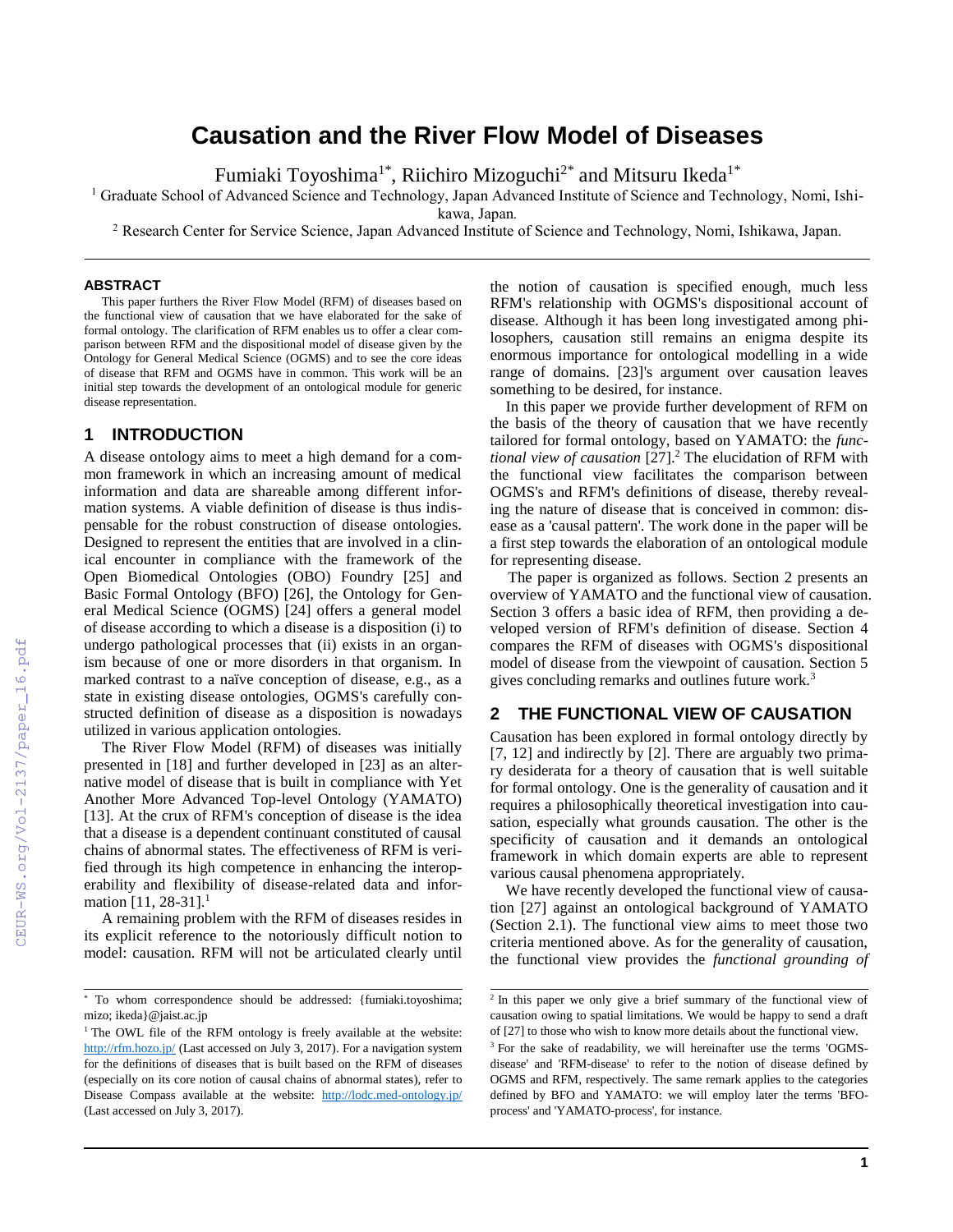*causation*: function grounds causation (Section 2.2). As for the specificity of causation, the functional view offers the *functional square of causal relations*, according to which there are four kinds of causal relations: *achievement*, *allowing*, *disallowing*, and *prevention* (Section 2.3). Regarding the comparison between an OGMS-disease and an RFMdisease, it is important to see that dispositions as inherently causal properties, if any, are contributors to causation within the framework of the functional view (Section 2.4).

#### **2.1 YAMATO: an overview**

YAMATO is fundamentally based on [8]'s view of reality: *continuants* and *occurrents* are existentially interdependent. Continuants are the entities that persist in time while undergoing various changes (e.g., a person, a river, a statue, and an amount of clay). Occurrents are the entities that are temporally extended (e.g., walking, a walk, and the flowing of water). The major subcategory of continuants is *objects* (e.g., a person, a river, and a statue, but not an amount of clay).

Two prominent subcategories of occurrents are *processes* (e.g., walking and the flowing of water) and *events* (e.g., a walk). Most importantly, processes are intrinsically 'ongoing', whereas events are in nature 'completed'. Among subcategories of occurrents are *states*: time-indexed qualitative occurrents (e.g., being hungry at time  $t_1$ , sitting at time  $t_2$ , and speeding at time  $t_3$ ).

Concerning relations in YAMATO, an object *participates in* a process, an event, or a state. A process is *enacted* by (made possible by) an object that participates in that process. Any process *constitutes* a (unique) event. For instance, John enacts a walking process, which constitutes the walk event.

Finally, YAMATO exploits the model of *roles* (a subtype of dependent continuants) [14, 19] the basic tenet of which is understood through the schema: an entity (*potential player*) plays a *role* as a *role-holder* in a *context*. For instance, Mary plays a student role as a particular student in the school context. The notion of context is too complex to formulate easily, but it can be elucidated through some examples. For instance, an object can be seen as a context in which other objects play part roles as part and an occurrent can be considered as a context in which continuants play participant roles as participants, for example.

#### **2.2 The functional grounding of causation**

The functional grounding of causation is based on the device ontology view of reality. The *device ontology* [15], whose initial purpose was to analyze technical artifacts, refers to a specific way of assigning roles to objects in general (whether natural or artificial). A *device* in the device ontology refers to a role-holder that processes something (i.e. receives something to produce something). The device ontology enables us to analyze as devices a full range of objects (including the human heart and an electron).

According to the device ontology, an object *O* plays an agent role as a device O*<sup>d</sup>* in a given context and a *behavior B* of  $O_d$  is the change from one state  $S_l$  to the other state  $S_2$ of the operand *OP* that is processed by *Od*. For instance, a behavior of the human heart (as a device) is the process of pressuring blood: the process of change from the low state to the high state of the pressure (operand) of the blood that has travelled through the human heart.

Given the intimate relationship between change and causal connections, there must be a causal connection behind *B* as a change in the operand *OP*. <sup>4</sup> Aiming to explain causation in terms of an inherently causal entity, the functional view of causation consists in saying that *B* of  $O_d$  is an inherently causal process *in virtue of its own functional nature* whose combination of *how to achieve* and *what to achieve* [10] concretizes into the causal relation between what occurs *inside*  $O_d$  and  $S_2$  in which *OP* participates (see [27] for details).

To illustrate this, suppose for instance that a cutting machine cuts a fish into pieces. A cutting machine plays an agent role as a cutting device in the fish-cutting context and a behavior of the cutting device is the change from the state of being one piece to the state of some pieces of the fish that is processed by the cutting machine. The causal connection behind the behavior of the cutting device is the relation between what occurs inside the cutting device (say the cutting motion with a knife) and the state of being some pieces in which the fish participates.

Consider the function of a cutting machine. Analyzed in terms of [10], the function of a cutting machine is to divide something (what to achieve) and using a sharp knife refers to a specific 'way' of performing the function to divide (how to achieve). Cutting is in this respect a conceptual mixture of what to achieve (to divide) and how to achieve (to use a knife).

This conception of function justifies the idea that a cutting behavior of a cutting device is inherently causal primarily because cutting involves both to divide something to some pieces (what to achieve) and to use a sharp object in order to divide something (how to achieve). The state of being some pieces in which the fish participates and the cutting motion with a knife inside the cutting device are concretizations of what to achieve and how to achieve of a cutting behavior of a cutting device, respectively.

Suppose for another example that, when emitted by a nuclear reactor, an electron  $e_1$  impacts another electron  $e_2$ .  $E_1$ plays an agent role as a device (say *Device1*) in the context of a quantum jump of *e2* and a behavior of *Device1* is the process of exciting *e2*: the change from the lower state to the higher state of the energy (operand).<sup>5</sup> Being of a functional nature, the behavior of exciting *e2* by *Device1* involves both to bring *e<sup>2</sup>* to the higher energy level (what to achieve) and to use the motion of *e<sup>1</sup>* (how to achieve).

<sup>4</sup> Consider for instance that an object travels at a constant velocity. A behavior of the object in constant motion is the change in the position (operand) corresponding to the transition between two places which the particle occupies. The causal connection behind this behavior is the relation between the motion of the object and the position change behavior of the object.

<sup>&</sup>lt;sup>5</sup> An electron that receives the amount of energy exceeding the threshold value is said to make a *quantum jump* or to be *excited* from the lowerenergy state to the higher-energy state.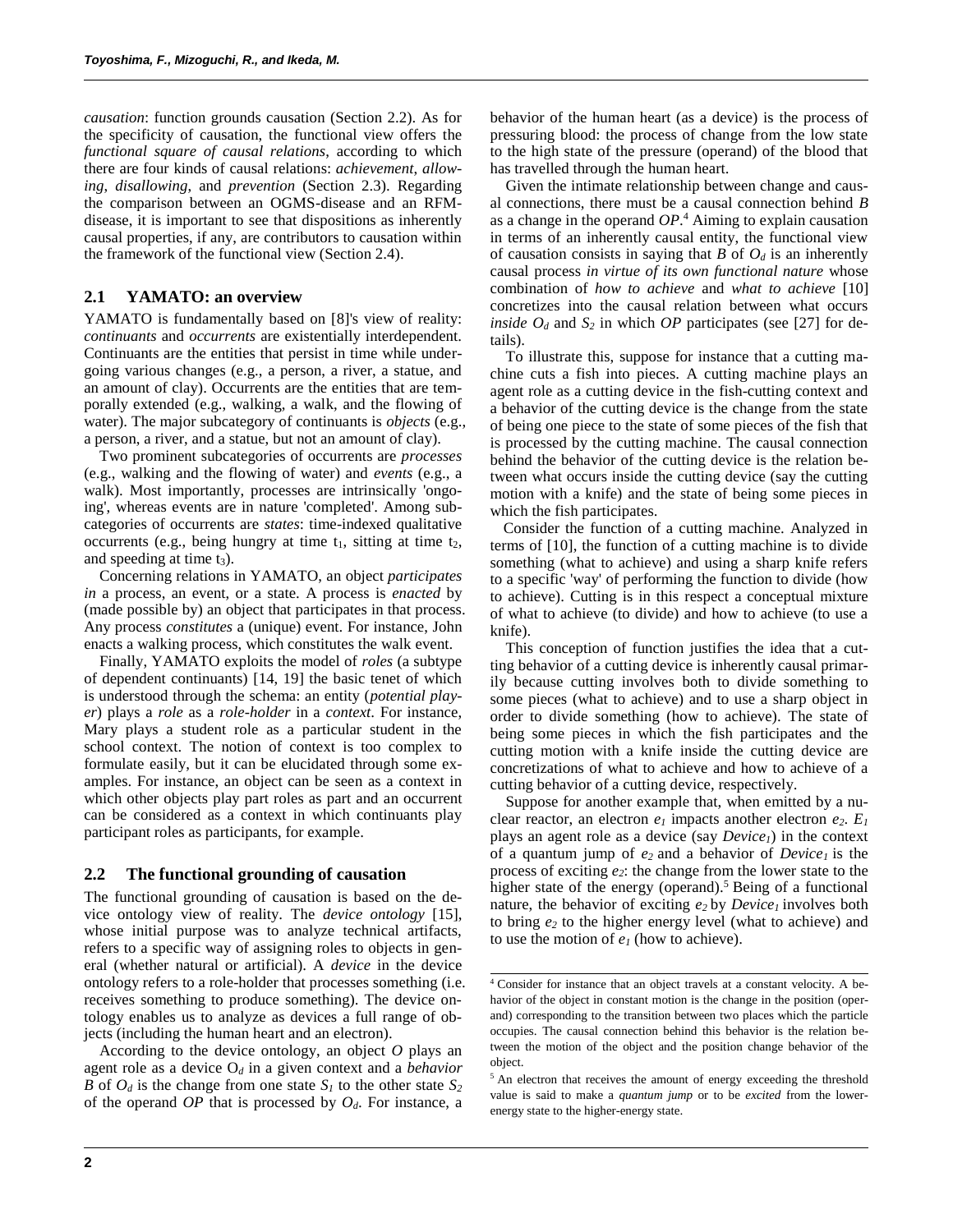It is interesting to note that, given the device ontology, the example of a quantum jump of an electron bears a close similarity to the scenario in which, when shot by a billiard cue, a billiard ball collides with another billiard ball. As this shows, the device ontology view of reality is versatile enough to be applicable to different granularity levels of reality.

# **2.3 The functional square of causal relations**

The functional square of causal relations is the fourfold distinction of causal relations that are in nature functional: achievement, allowing, disallowing, and prevention (see **Table 1**). The functional square claims to be an allencompassing table of causal relations, thereby meshing well with a counterfactual theory of causation [6, 21].

**Table 1** The functional square of causal relations

|          | Indirect           | Direct      |
|----------|--------------------|-------------|
| Positive | <b>Allowing</b>    | Achievement |
| Negative | <b>Disallowing</b> | Prevention  |

# *2.3.1 Achievement*

Achievement is a direct and positive causal relation: a relation between occurrents (not only events but also processes and states) that we ordinarily take to be causal. The functional view of causation [27] deduces achievement from an inherently causal behavior of a device (Section 2.2) and a recent work on a unifying definition for artifact and biological functions [3, 16, 17].

Example: regarding thrombosis, the growing process of a blood clot in a blood vessel *achieves* the state of being small of the cross-sectional area of the blood vessel, which in turn *achieves* the state of being in short supply of oxygen. Note that thrombosis is cured only when the cross-sectional area of the blood vessel is of a clinically normal size.

# *2.3.2 Allowing*

Allowing holds between an occurrent and the state of being a necessary condition for achievement. In this respect, allowing is indirect with respect to achievement. It is also positive because its holds both between actual occurrents both ontologically and linguistically. Example: ATP production *allows* active calcium transport (by achieving the state of being in operation of transporters as a necessary condition for active calcium transport).

# *2.3.3 Prevention*

Prevention is direct because it is ontologically the same as achievement but it is nonetheless negative because, linguistically speaking, it has as relatum a non-actual occurrent (see [27] for details). Example: a tendon *prevents* the separation between muscle and bone. Note that this is essentially the same as the achievement by a tendon of the connection between muscle and bone.

# *2.3.4 Disallowing*

Disallowing consists in 'preventing' some sufficient condition for a phenomenon, thereby preventing the phenomenon. It is therefore indirect with respect to prevention and it is also negative, just as prevention is. Example: ras inactivation *disallows* signal amplification of MAP kinease cascade (by 'preventing' the activation of kinease molecules such as MAPKK in the following MAP kinease cascades).

# **2.4 Dispositions as contributors to causation**

Dispositions are of high utility in overall ontological modelling, especially in the biomedical domain [22]. For the sake of future argument, we will hereafter use BFO's notion of disposition, which relies on a BFO-*process* (but not a YAMATO-process): an occurrent that has temporal parts and always depends on some material entity (an independent continuant that has some portion of matter as part).

A disposition is a dependent continuant (*bearer*) that exists because certain features of the physical make-up (*material basis*) of the independent continuant in which it inheres and whose instances can be *realized in* associated BFOprocesses of specific correlated types in which the bearer participates. For instance, fragility is the disposition of a glass (bearer) to break (realization) that depends on a particular physical molecule structure (material basis) of the glass.

In philosophy, there is a growing interest in a dispositional theory of causation according to which, roughly, causation occurs when a disposition realizes itself [20]. The functional view of causation says that a realization of a disposition is a *contributor* to causation. Recall the example of a cutting machine. A cutting device may possess the disposition of a knife whose realization is the cutting motion as a concretization of how to achieve of cutting. In this way, a realization of a disposition serves as a basic ingredient of an inherently causal behavior of a device. Functional causal power is nonetheless irreducible to dispositional causal power, as the functional view says.

# **3 THE RIVER FLOW MODEL OF DISEASES**

# **3.1 A basic idea**

We said in Section 2.1 that a river is an object (continuant) and the flowing of water is a process (occurrent). According to YAMATO or rather [8], an object is a unity that enacts its *external process* or the 'interface' between its *internal process* and external process. The basic tenet of RFM is the analogy between a river and a disease. Just as a river enacts changing the course of the flow of water as its external process, a disease enacts as its external process a process of, e.g., spreading and disappearing. While a river is an independent continuant, however, a disease is a dependent continuant: it depends on an organism as its bearer.

Moreover, just as a river has the flowing of water as its internal process (a process that occurs inside the river), a disease has as its internal process a number of chains of causal phenomena. A disease is in this respect *constituted of* causal chains of phenomena that are harmful to the organism from a medical viewpoint. This *constituted-of* relation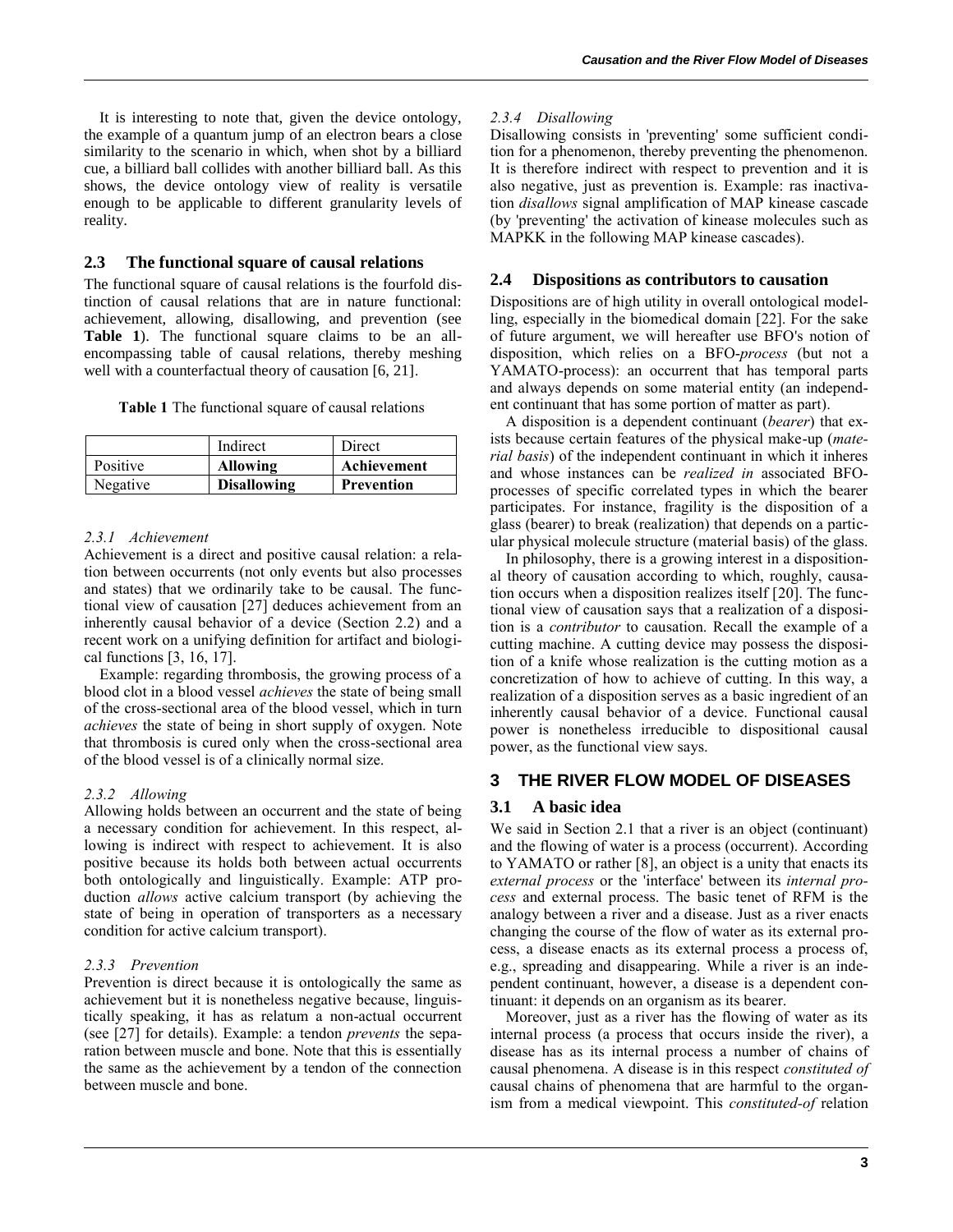has a close affinity with the constitution relation of a process to the event (see Section 2.1).

All these considerations lead to the above-mentioned main idea of the RFM of diseases: a disease is a dependent continuant constituted of causal chains of abnormal states. Type I diabetes, for instance, may have inside it the causal relation between the state of being broken of pancreatic beta cells and the state of being little of insulin in the blood.

# **3.2 The imbalance model**

The imbalance model, initially presented in [18], is a key element of RFM in the sense of supplementing and generalizing a simple conception of a disease as causal chains of abnormal states. According to the imbalance model, a clinically normal organism maintains homeostasis (by which we basically mean a disposition of an organism to regulate its body in close with [24]) when the 'supply' and the 'demand' are well-balanced as regards all the parameters that are relevant to the organism's living condition. In a clinically abnormal organism, however, the supply and the demand for some (if not every) parameter that relates to the organism's life are so different from each other that the difference between them lies outside the clinically permissible range for the maintenance of the organism's homeostasis.

To illustrate the imbalance model, consider diabetes in general. In a patient with diabetes (whether Type I diabetes or steroid diabetes), the required amount of insulin (demand) exceeds to a clinically abnormal degree the amount available for working insulin (supply) and this imbalance state causes the state of being at an elevated level of glucose in the blood, which may result in the loss of sight of the patient over a long period of time. The difference between Type I diabetes and steroid diabetes resides partly in the fact that, in the case of Type I diabetes and steroid diabetes, causal chains that lead to the imbalance state described above include the state of having depleted pancreatic beta cells and the state of having large quantity of steroids, respectively.

We have the following definition of a clinical imbalance state:

**Clinical imbalance state**  $=\text{def}$  a state of an organism such that, given a parameter *p* that is relevant to the organism, the mismatch between the supply and the demand that are specified with respect to *p* falls outside a clinically normal range for the organism's homeostasis.

# **3.3 The RFM definition of disease**

An existing RFM definition of disease [18, 23] involves the term 'causal chain'. Based on the functional square of causal relations presented in Section 2.3, we have the following revised and developed RFM definition of disease:

**Disease** (revised) =def. a dependent continuant that is constituted of abnormal states occurring in an organism that are connected by achievement, allowing, disallowing, or prevention, either of which is initiated by at least one abnormal state.

Note also that an RFM-disease has at least one clinical imbalance state (see Section 3.2).

The reader should keep in mind that RFM's notion of clinical abnormality is virtually primitive. This is justified through the sharp distinction between the domain-neutral notion of clinical abnormality and the domain-specific task of the identification of clinical abnormality. What counts as clinically abnormal would vary from clinical to clinician in a broad biomedical field. RFM purports to be an ontological (domain-neutral) model of diseases and RFM's notion of clinical abnormality refers to the *existence* (rather than the content) of criteria for observing a state from a clinical perspective. For an application of RFM's notion of abnormal states, see [11, 28-31].

# **4 DISCUSSION**

# **4.1 OGMS's dispositional model of disease**

To investigate the commonalities and differences between RFM and OGMS's dispositional model of disease, we briefly present some core terms of OGMS. A *disorder* basically refers to a material entity which is clinically abnormal and part of an organism, although the precise definition of a disorder has been repeatedly changed and seems to be under development (see [4, 5, 24]). A *pathological process* is a bodily process that is a manifestation of a disorder, where a bodily process is a BFO-process in which participate one or more material entities within or on the surface of an organism. Pathological process are recognized through symptoms and signs.

An OGMS-*disease* is a disposition (i) to undergo pathological processes that (ii) exists in an organism because of one or more disorders in that organism. The material basis of a disease as a disposition is a disorder of the disease and a disease comes into existence when its corresponding disorder does, i.e. when the organism disposes towards its relevant pathological processes. A disease as a disposition may go unrealized, e.g., when it lies dormant over a long period of time. A *disease course* is the totality of all BFOprocesses through which a given disease instance is realized. A disease course of a disease ranges widely from potentially asymptomatic early stages of the disease to its recognizable, pathological processes.

For instance, epilepsy as a disease is a disposition to undergo the occurrence of seizures (pathological processes) that exists owing to some clinically abnormal, neuronal circuitry of the brain (disorder).

# **4.2 Disease as a 'causal pattern'**

RFM and OGMS share some common views on disease. First of all, an RFM-disease and an OGMS-disease both say that a disease is in nature a 'causal pattern'. An RFM-disease is characterized by the regular way in which abnormal states are causally connected and the pattern nature of an RFM-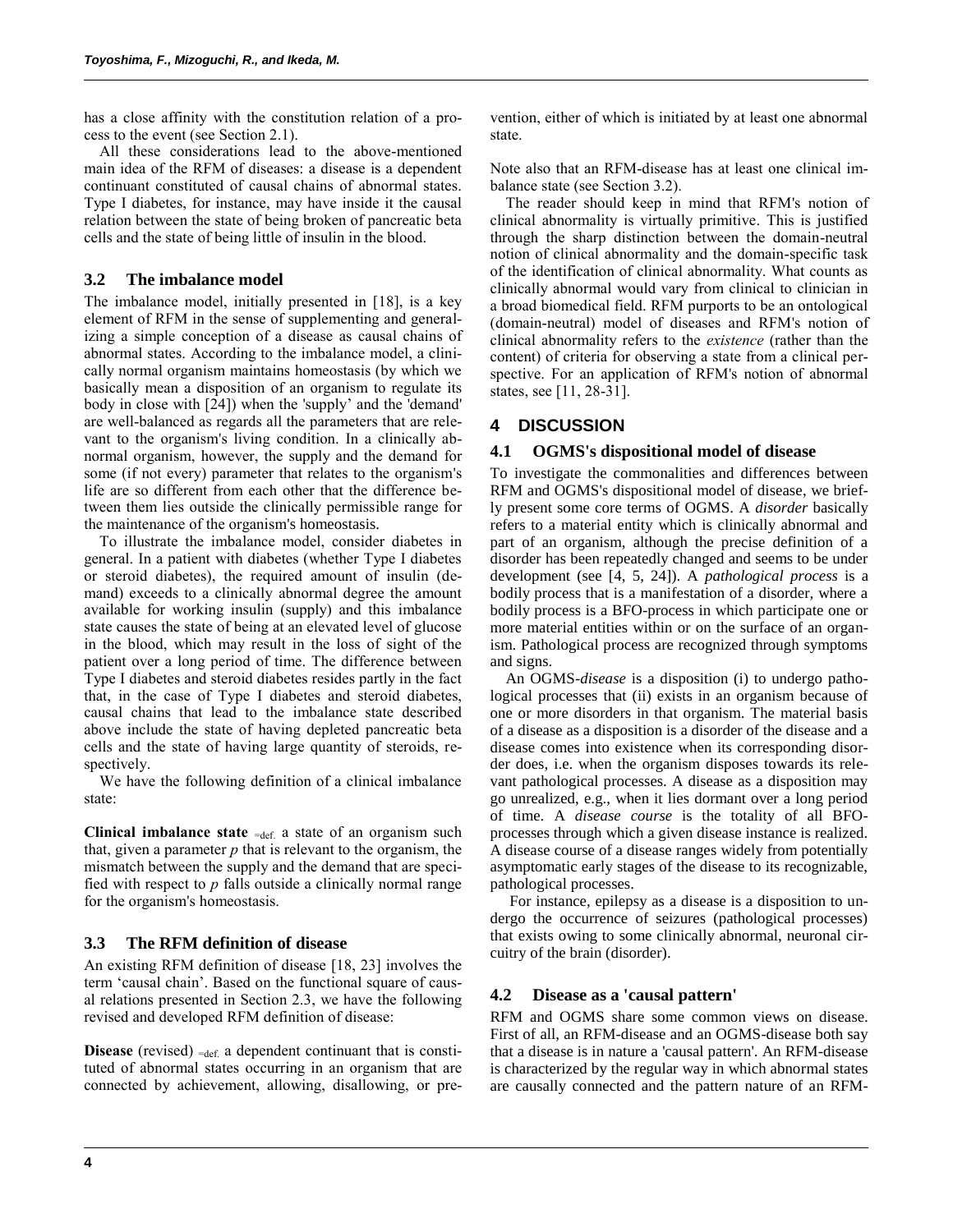disease may be represented in terms of a directed graph in graph theory [9].

Similarly, an OGMS-disease reasonably qualifies as a causal pattern. For one thing, an OGMS-disease is causal, since a disposition is an inherently causal property. For another, an OGMS-disease is of a pattern nature because a disposition which has a 'specific' material basis realizes its 'corresponding' BFO-processes when exercised under some 'appropriate' circumstances.

It is important to emphasize that a disease is a dependent continuant, but not an occurrent, although some existing ontologies classify a disease a subtype of occurrent. A disease is some entity with which a patient is affected and which medical practitioners identify, diagnose, and cure. A disease is something that comes into existence, grows, and finally disappears in the patient's body. All these observations imply that a disease is an entity that persists in time, i.e. a continuant. Additionally, a disease is a dependent continuant that inheres in an organism.

### **4.3 Clinical threshold**

Furthermore, both an RFM-disease and an OGMS-disease involve what we may call a 'clinical threshold': the level at which symptoms of a disease begin to develop. RFM characterizes a clinical threshold employing the imbalance model. Symptoms of a disease show themselves when the clinical imbalance state that is relevant to the disease has occurred. Likewise, OGMS explicates a clinical threshold in terms of the emergence of a disease as a disposition (and of its corresponding disorder as a material basis of the disposition). Having reached a clinical threshold, an organism disposes towards pathological processes, which are recognizable through symptoms.

It is nonetheless vital to clarify the difference between an RFM-disease and an OGMS-disease from the viewpoint of a clinical threshold. In the case of an RFM-disease, a clinical imbalance state of a disease is not always an initial state of the disease. As said in Section 3.2, the imbalance model abstracts from a disease its generality and eliminates its specificity. For instance, Type I diabetes and steroid diabetes fall into a group of diabetes, since they have the same kind of clinical imbalance state (i.e. the deficiency of insulin), but those two diseases still differ from each other because they have different causal chains of abnormal states.

By comparison, it is clear that the emergence of an OGMS-disease as a disposition is always at the beginning of the disease. To do justice to the specificity as well as the generality of disease, OGMS covers a *predisposition to disease of type X*: a disposition in an organism that constitutes an increased risk of the organism's subsequently developing the disease  $X$  [5, 24]. A predisposition is a disposition to acquire a further disposition and some diseases as dispositions (e.g., osteoporosis) are predispositions to further diseases as dispositions (e.g., fracture).

Roughly speaking, the generality and the specificity of an OGMS-disease are to be captured by a disease as a disposition and a predisposition to disease of type X, respectively. For instance, Type I diabetes and steroid diabetes belong to the same diabetes category because they are essentially the 'diabetes disposition'. These two diseases are nevertheless different because a predisposition to have diabetes that is involved in Type I diabetes is of a different nature from that involved in steroid diabetes. A realization of the former predisposition, but not of the latter predisposition, may have as part the BFO-process of destruction of pancreatic beta cells; conversely, a realization of the latter predisposition, but not of the former predisposition, may have as part the BFOprocess of the increase of steroids.

#### **4.4 Causation: dispositional vs. functional**

Though conceived as a causal pattern in common, an OGMS-disease and an RFM-disease are significantly difference in the sense that OGMS's basic ''unit of thought'' is a disposition (dependent continuant) but RFM's is a state (occurrent). This fundamental difference between an OGMSdisease and an RFM-disease is largely, if not totally, explicable in terms of causation.

For OGMS, causation is dispositional: causation occurs when a disposition as an inherently causal property realizes itself. The dispositional conception of causation leads directly to an OGMS-disease as a disposition. For RFM, causation is functional: causation occurs when an inherently causal behavior of an object (a device) achieves some occurrent. An RFM-disease inherits its causal nature from the linkages, brought about by functional causal power, among abnormal states.

#### **4.5 Clinically abnormal: continuant vs. occurrent**

Another indicator of the contrast between OGMS's and RFM's conceptions of causation is the difference in what is clinically abnormal between OGMS and RFM. Clinically abnormal are a disorder (continuant) in OGMS and a state (occurrent) in RFM. In OGMS, a disease as a disposition inherits its clinical abnormality from a disorder as its material basis; and therefore, a disorder (a material entity) is defined as clinically abnormal. In contrast, RFM's notion of clinically abnormal state reflects well the idea of an inherently causal occurrent (process) embraced by the functional view of causation.

Consider for instance inflammation as a disease. OGMS would say that inflammation as a disposition is clinically abnormal primarily because so is its material basis, e.g., the cells in the relevant part of the organism. RFM says however that the clinical abnormality of the cells there, if any, is a contributor to that of states that inflammation has inside it. This marks a close analogy with the argument for the functional view of causation: a realization of a disposition contributes to functional causation (see Section 2.4).

#### **5 CONCLUDING REMARKS**

We have furthered the River Flow Model (RFM) of diseases employing the functional view of causation. By so doing, we have offered a clear comparison between an RFMdisease and an OGMS-disease in terms of causation, in particular the contrast between functional causation and dispo